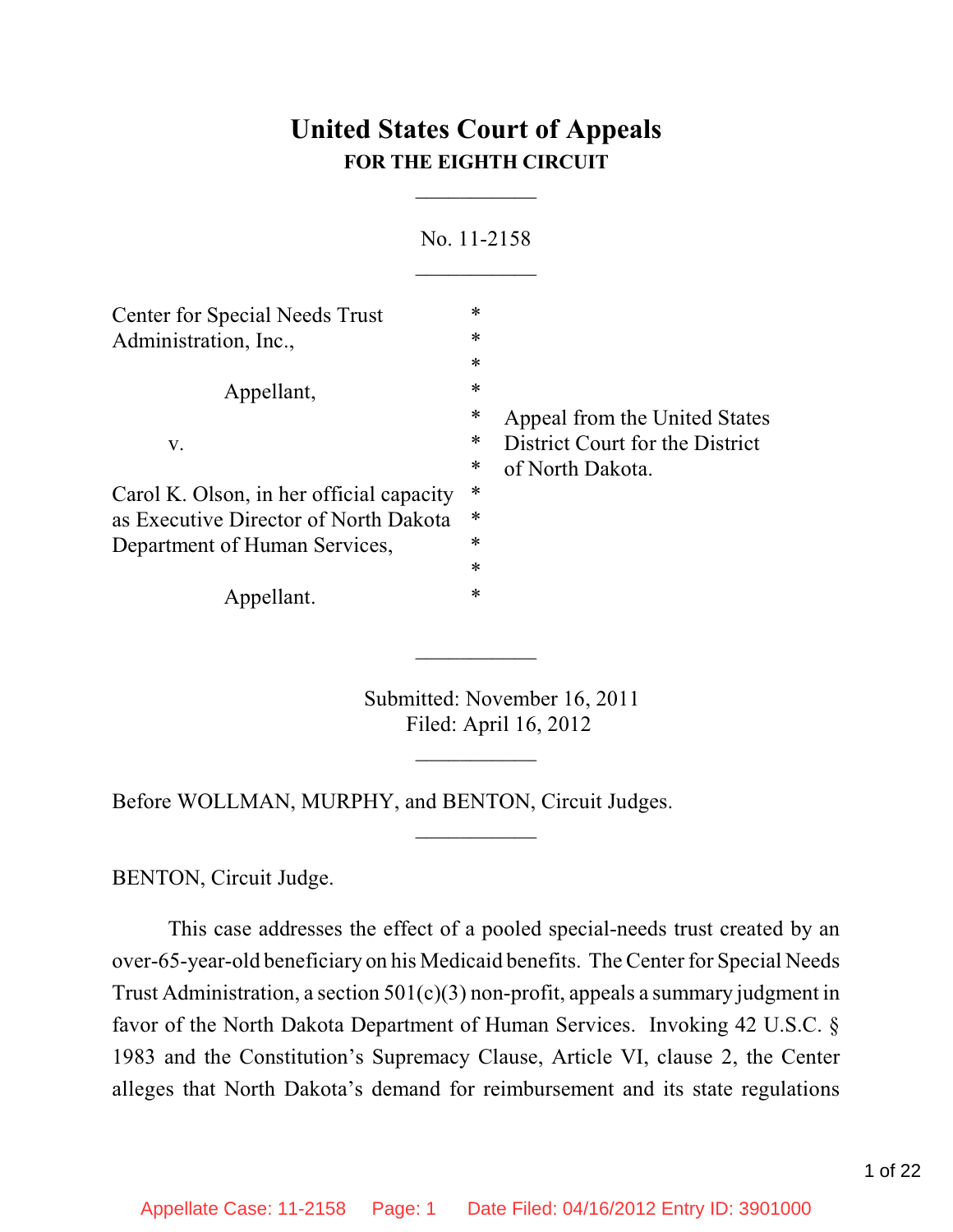violate a paragraph of the Medicaid Act, 42 U.S.C. § 1396p(d)(4)(C). The district court<sup>1</sup> ruled that North Dakota was entitled to reimbursement, and that its regulations are consistent with the Medicaid Act. Having jurisdiction under 28 U.S.C. § 1291, this court affirms.

I.

#### A.

In 2007, Allen H. Kemmet, a disabled nursing-home resident, transferred \$54,450 to the Center for deposit in a "C" pooled special-needs trust. He later applied for Medicaid. When the North Dakota Department of Human Services received his Medicaid application, it mistakenly recorded himas 54 years old; he was 78. North Dakota approved his application and did not penalize his transfer of funds to the pooled trust. North Dakota provided benefits to Kemmet in the amount of \$41,135.19 to cover his care in the nursing facility. After Kemmet's death in October 2008, North Dakota decided it had erroneously found him eligible and should not have paid the benefits (based on his true age). North Dakota demanded reimbursement for the services it provided Kemmet, contending that his payment of \$54,450 to the Center disqualified him for Medicaid, citing 42 U.S.C. § 1396p(c)(2), N.D.C.C. § 50-24.1-02(1), and N.D. Admin. Code § 75-02-02.1-33.2(7)(b)(4). According to North Dakota, the transfer of funds was disqualifying because it was not within the exception in paragraph  $1396p(c)(2)(B)(iv)$  for assets "transferred to a trust (*including* a trust described in subsection (d)(4) of this section) established solely for the benefit of an individual *under 65 years of age* who is disabled." (emphases added). *See also* **N.D. Admin. Code § 75-02-02.1-33.2(7)(b)(4)** (stating that an individual may be disqualified from Medicaid to the extent that his assets were

<sup>&</sup>lt;sup>1</sup> The Honorable Daniel L. Hovland, United States District Judge for the District of North Dakota.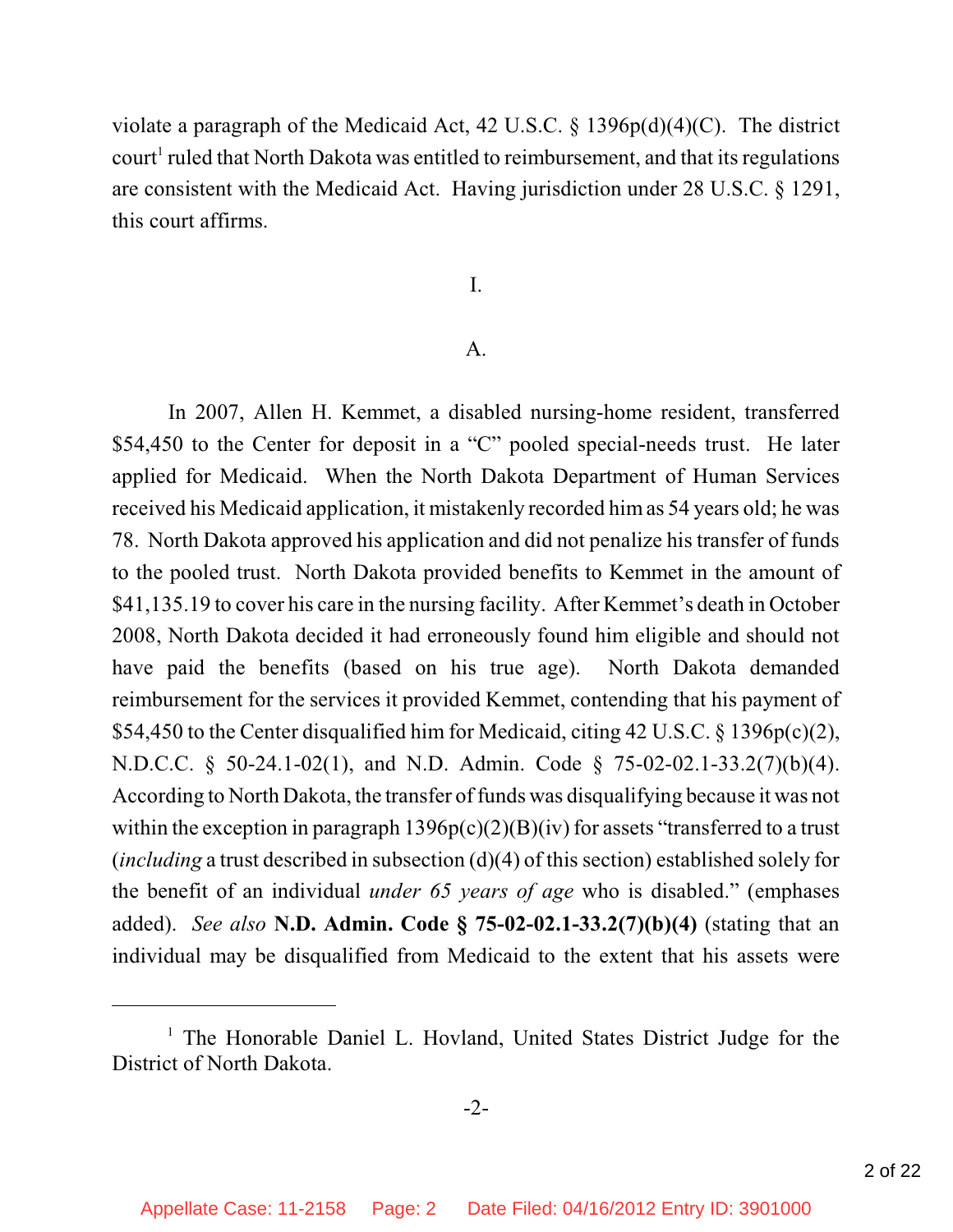transferred to a trust established solely for the benefit of an individual less than 65 who is disabled).

The Center refused to reimburse North Dakota and sued for (1) a declaratory judgment that North Dakota violated federal law by demanding payment from the Center, and that the state regulations on pooled trusts conflict with federal law; (2) an injunction that the agency stop demanding payment from pooled trusts upon the death of a beneficiary; and (3) an award of costs and reasonable attorney fees under 42 U.S.C. § 1988.

Both parties moved for summary judgment. The Center contended that (1) North Dakota waived its claim by its initial approval, (2) North Dakota is estopped from claiming the trust was not compliant, (3) the North Dakota regulations conflict with the Medicaid Act, and (4) the Act preempts the rules and policies relied upon by North Dakota. North Dakota responded that (1) the Center lacks standing, (2) the complaint fails to allege a violation of a federally-protected right, and (3) the Medicaid Act does not preempt state law in this case.

The district court ruled that North Dakota had not waived its claim and was not estopped, and that the case did not involve preemption. The court determined that the Center had standing and a basis for a § 1983 claim. However, the court concluded that the § 1983 claim lacked merit, deferring to a 2008 federal agency letter that indicated transfers to pooled trusts made by people 65 and older disqualified them from Medicaid. The court dismissed the case. The Center appeals.

B.

Medicaid, a cooperative federal aid program, helps the states provide medical assistance to the poor. *Lankford v. Sherman*, 451 F.3d 496, 504 (8th Cir. 2006),

-3-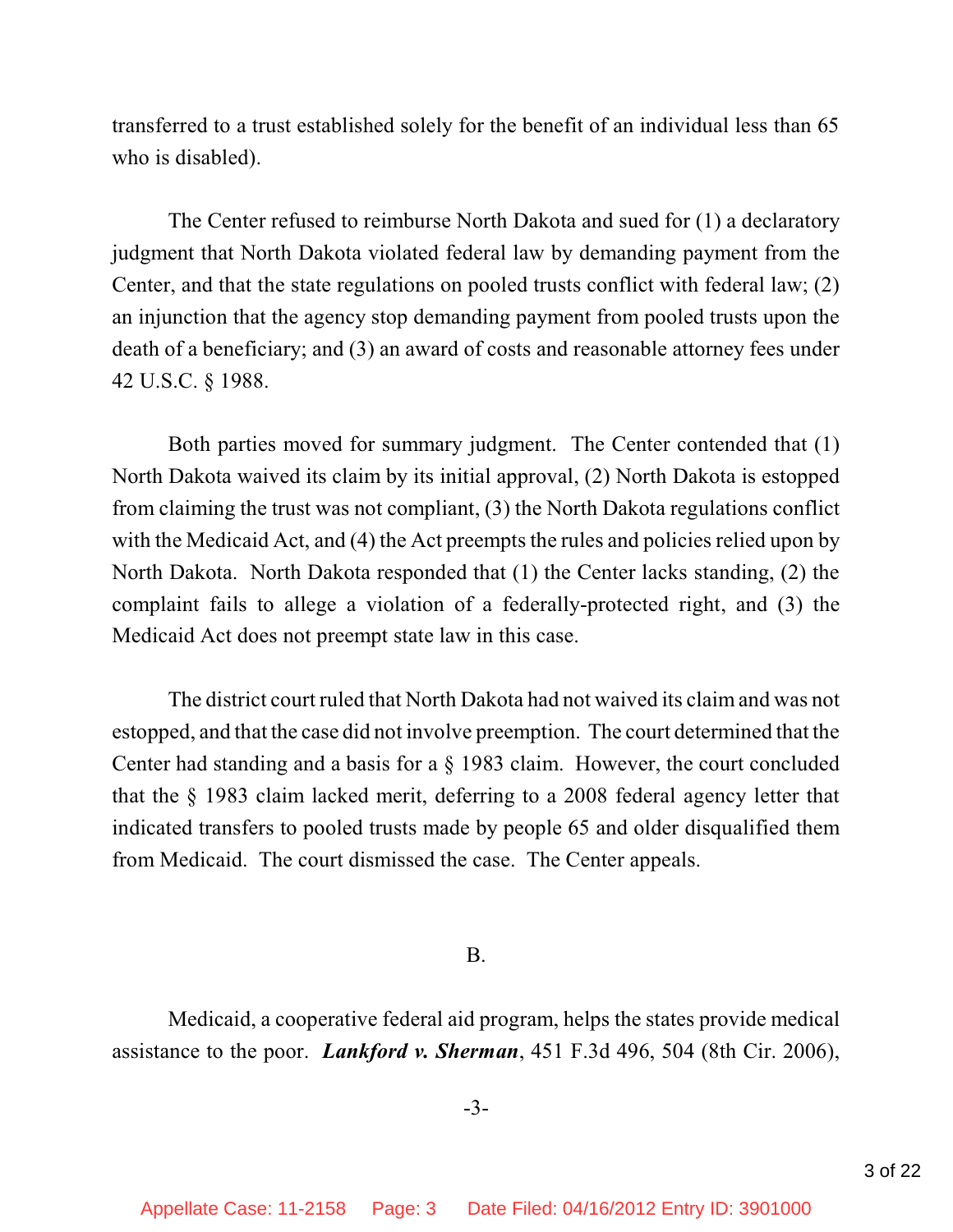*citing Schweiker v. Hogan*, 457 U.S. 569, 572 (1982). If a state participates, it must comply with the Medicaid Act and regulations. *Id.*, *citing Schweiker v. Gray Panthers,* 453 U.S. 34, 37 (1981); *Bowlin v. Montanez*, 446 F.3d 817, 818 (8th Cir. 2006). A state submits a plan to the Secretary of Health and Human Services under 42 U.S.C. § 1396a(a). Once the plan is approved, the federal government subsidizes the state's medical-assistance services. *Lankford*, 451 F.3d at 504. Congress gives states "substantial discretion to choose the proper mix of amount, scope, and duration limitations" of their Medicaid programs. *Alexander v. Choate*, 469 U.S. 287, 303 (1985). However, failure to comply with federal requirements may jeopardize federal funds. *See* **42 U.S.C. §§ 1396a(a)(1)-(65), 1396c**. Among these requirements, states must "comply with the provisions of section 1396p of this title with respect to . . . treatment of certain trusts." **42 U.S.C. § 1396a(a)(18)**.

To be eligible for Medicaid, a person must have income and resources less than thresholds set by the Secretary. **42 U.S.C. § 1396a(a)(17)**. In general, trust assets count as resources for determining Medicaid eligibility. *See* **42 U.S.C. § 1396p(d)(3)**. In 1993, Congress created an exception for special-needs trusts for disabled individuals. **42 U.S.C. § 1396p(d)(4);** *Norwest Bank of N.D. v. Doth,* 159 F.3d 328, 330 (8th Cir. 1998).

This case concerns a specific type "C" special-needs trust – a pooled specialneeds trust that pays for a disabled person's Medicaid-ineligible expenses, such as clothing, phone service, vehicle maintenance, and taxes. **42 U.S.C. § 1396p(d)(4)(C)**. A type "C" trust may be established by the beneficiary or a third party. The non-profit organization as trustee manages the pooled assets of many disabled individuals (with separate accounts for each beneficiary). Residual amounts in the pooled trust after the beneficiary's death do not have to be paid back to the state, and may be kept by the non-profit for the benefit of other pooled-trust beneficiaries. *Id.* The Medicaid Act describes pooled special-needs trusts: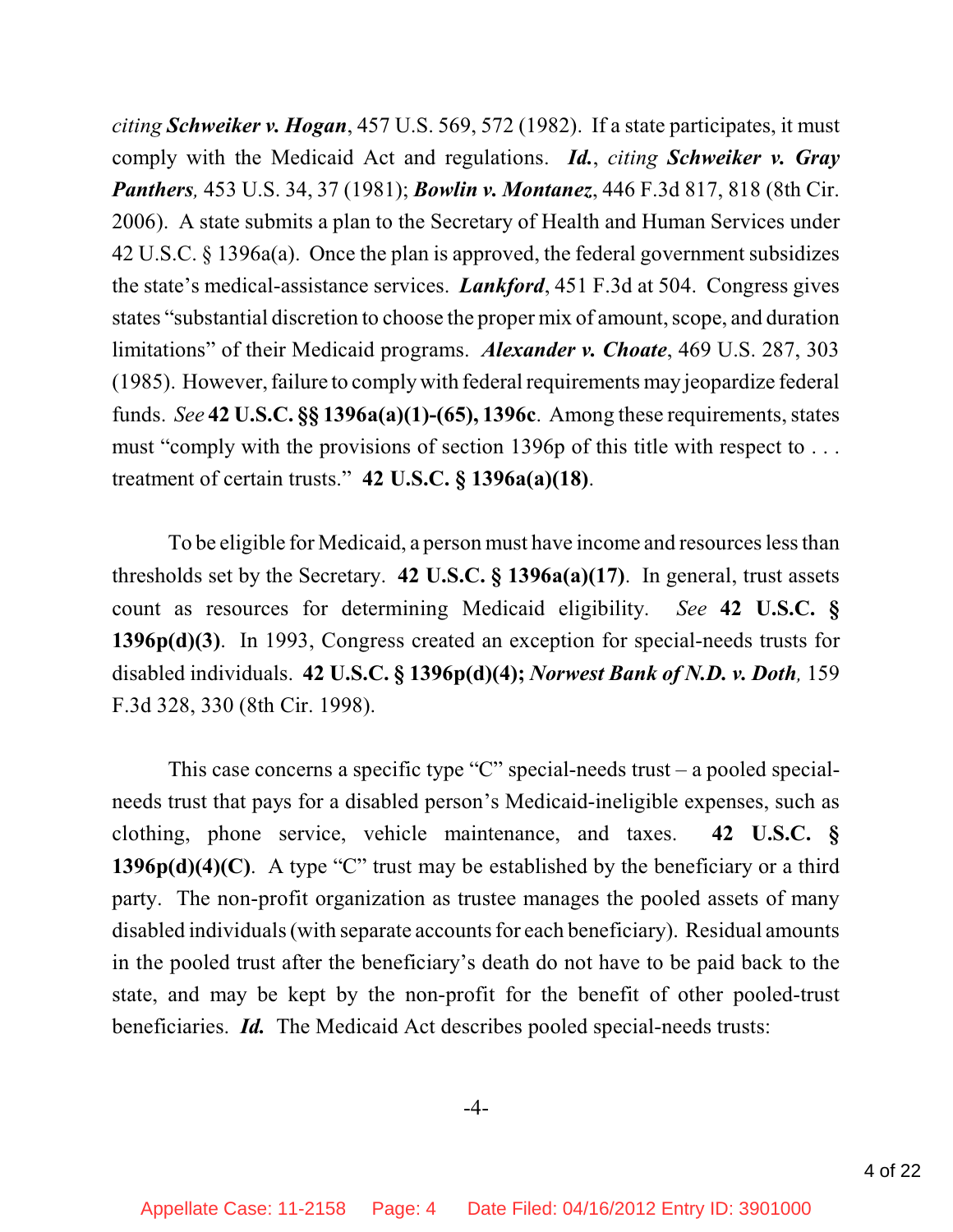### (d) **Treatment of trust amounts**

. . . .

(4) This subsection shall not apply to any of the following trusts:

. . . .

(C) A trust containing the assets of an individual who is disabled (as defined in section  $1382c(a)(3)$  of this title) that meets the following conditions:

(i) The trust is established and managed by a non-profit association.

(ii) A separate account is maintained for each beneficiary of the trust, but, for purposes of investment and management of funds, the trust pools these accounts.

(iii) Accounts in the trust are established solely for the benefit of individuals who are disabled (as defined in section  $1614(a)(3)$ ) [42 U.S.C. § 1382c(a)(3)] by the parent, grandparent, or legal guardian of such individuals, by such individuals, or by a court.

(iv) To the extent that amounts remaining in the beneficiary's account upon the death of the beneficiary are not retained by the trust, the trust pays to the State from such remaining amounts in the account an amount equal to the total amount of medical assistance paid on behalf of the beneficiary under the State plan under this title [42 U.S.C. § 1396 *et seq.*].

**42 U.S.C. § 1396p(d)(4)(C)**.This paragraph has no age limit.

Two predecessor paragraphs, however, have age limits:

# (c) **Taking into account certain transfers of assets**

. . . .

. . . .

 $(2)$  An individual shall not be ineligible for medical assistance by reason of paragraph  $(1)$  to the extent that  $-$ 

-5-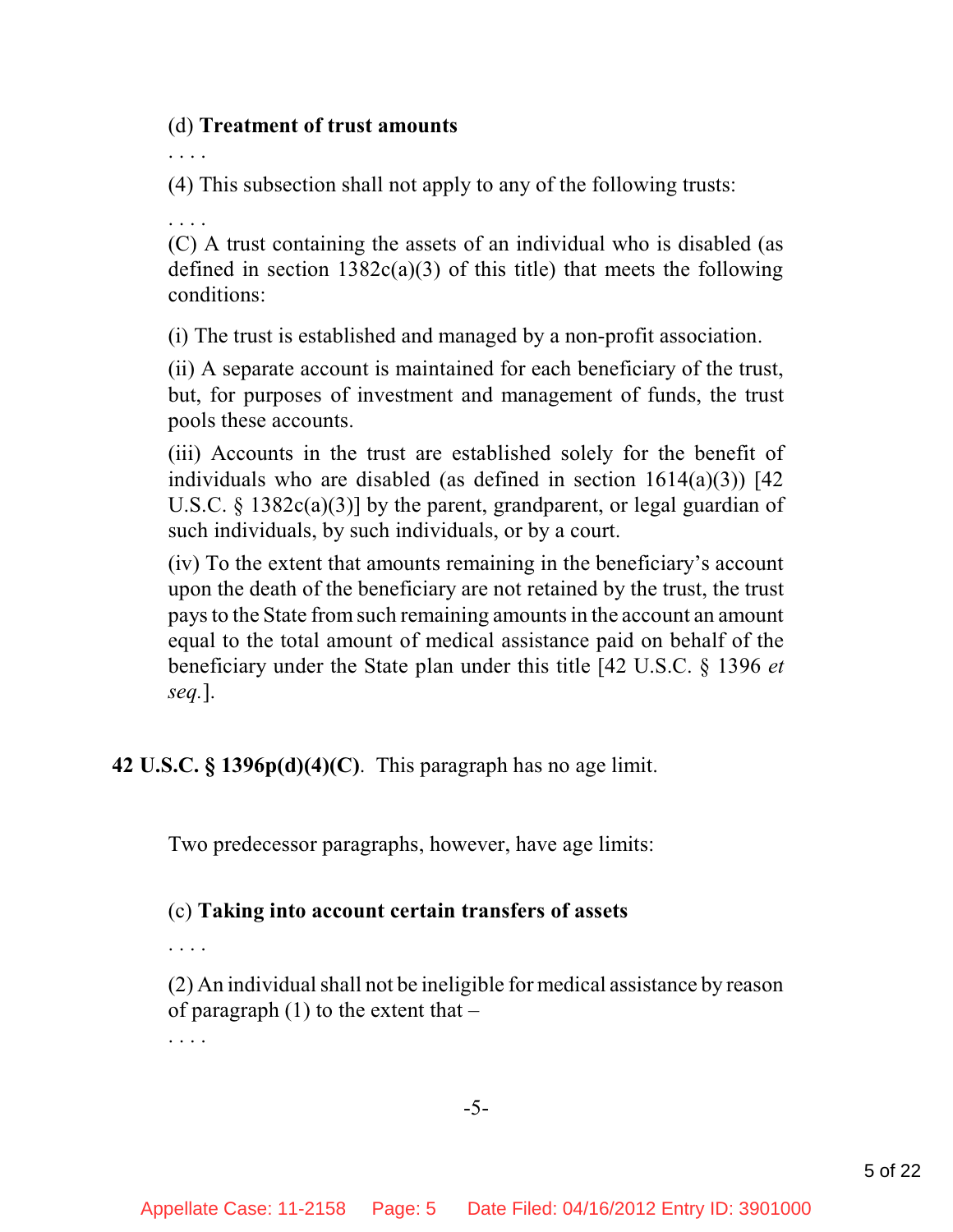$(B)$  the assets –

. . . .

(iv) were transferred to a trust (including a trust described in subsection (d)(4) of this section) established solely for the benefit of an individual *under 65 years of age* who is disabled (as defined in section 1382c(a)(3) of this title);

**42 U.S.C. § 1396p(c)(2)(B)(iv)** (emphasis added). The second paragraph provides:

# (d) **Treatment of trust amounts**

. . . .

(4) This subsection shall not apply to any of the following trusts:

(A) A trust containing the assets of an individual *under age 65* who is disabled (as defined in section  $1382c(a)(3)$  of this title) and which is established for the benefit of such individual by a parent, grandparent, legal guardian of the individual, or a court if the State will receive all amounts remaining in the trust upon the death of such individual up to an amount equal to the total medical assistance paid on behalf of the individual under a State plan under this subchapter.

**42 U.S.C. § 1396p(d)(4)(A)** (emphasis added). Under this type "A" trust, a disabled person under the age of 65 remains eligible for Medicaid, even if the person is the beneficiary of a special-needs trust that provides "a supplement to enhance the quality of their lives." *Norwest Bank of N.D.*, 159 F.3d at 330. Eligibility continues "so long asthe ["A" trust] contains a pay-back trust provision, *i.e.*, a provision specifying that the total [assistance] provided on or after October 1, 1993, will be paid back to the state after the beneficiaries' death from any funds remaining in the trust." *Id.* A type "A" trust must be established by a third party.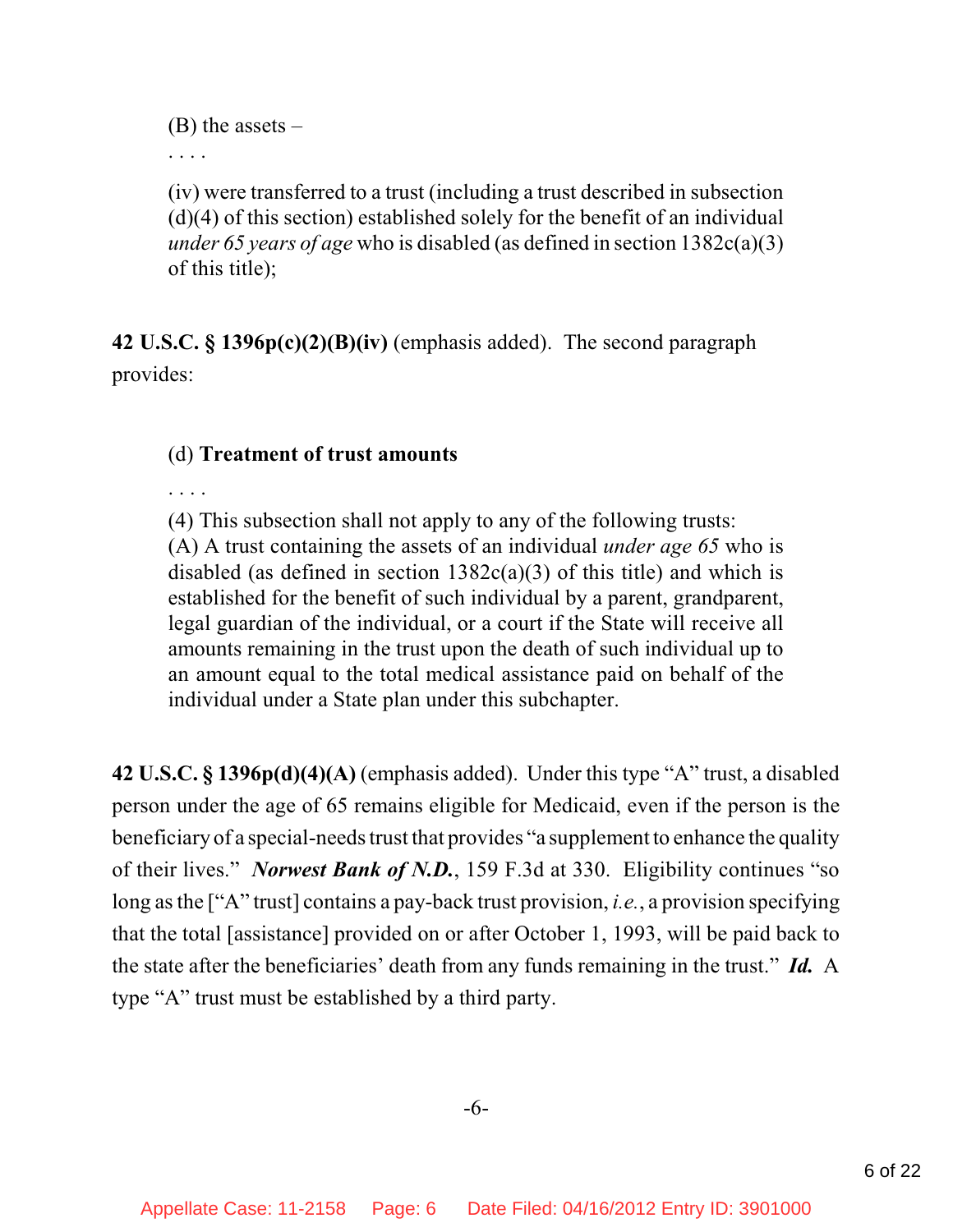The Center contends that the North Dakota regulations 75-02-02.1-31.1(4)(b) and (8)(f) conflict with federal Medicaid law and regulations, by establishing additional requirements for "C" trust assets. These North Dakota regulations require that a "C" special-needs trust be "established and managed by a *qualified* nonprofit association that acts as trustee." **N.D. Admin. Code § 75-02-02.1-31.1(4)(b)** (emphasis added).A qualified association is defined as:

8. A nonprofit association is *qualified* to establish and manage a trust described in subdivision b of subsection 4 only if the nonprofit corporation:

. . . .

f. Retains funds from a deceased beneficiary's account only if:

(1) The retained funds are to compensate the trust for services rendered;

(2) The account is that of a beneficiary who was a disabled individual who did not receive benefits under this chapter; or

(3) The account does not contain the assets of a disabled individual.

**N.D. Admin. Code § 75-02-02.1-31.1(8)(f)** (emphasis added).

Another North Dakota regulation provides an exception for assets transferred to a trust "established solely for the benefit of an individual *under 65 years of age*  who is disabled." **N.D. Admin. Code § 75-02-02.1-33.2(7)(b)(4)** (emphasis added). By it, disabled individuals over 65 are disqualified for Medicaid by the amount of assets they transfer to a "C" pooled special-needs trust:

7. An individual may not be ineligible for medicaid by reason of subsection 1 to the extent that:

. . . .

b. The income or assets:

-7-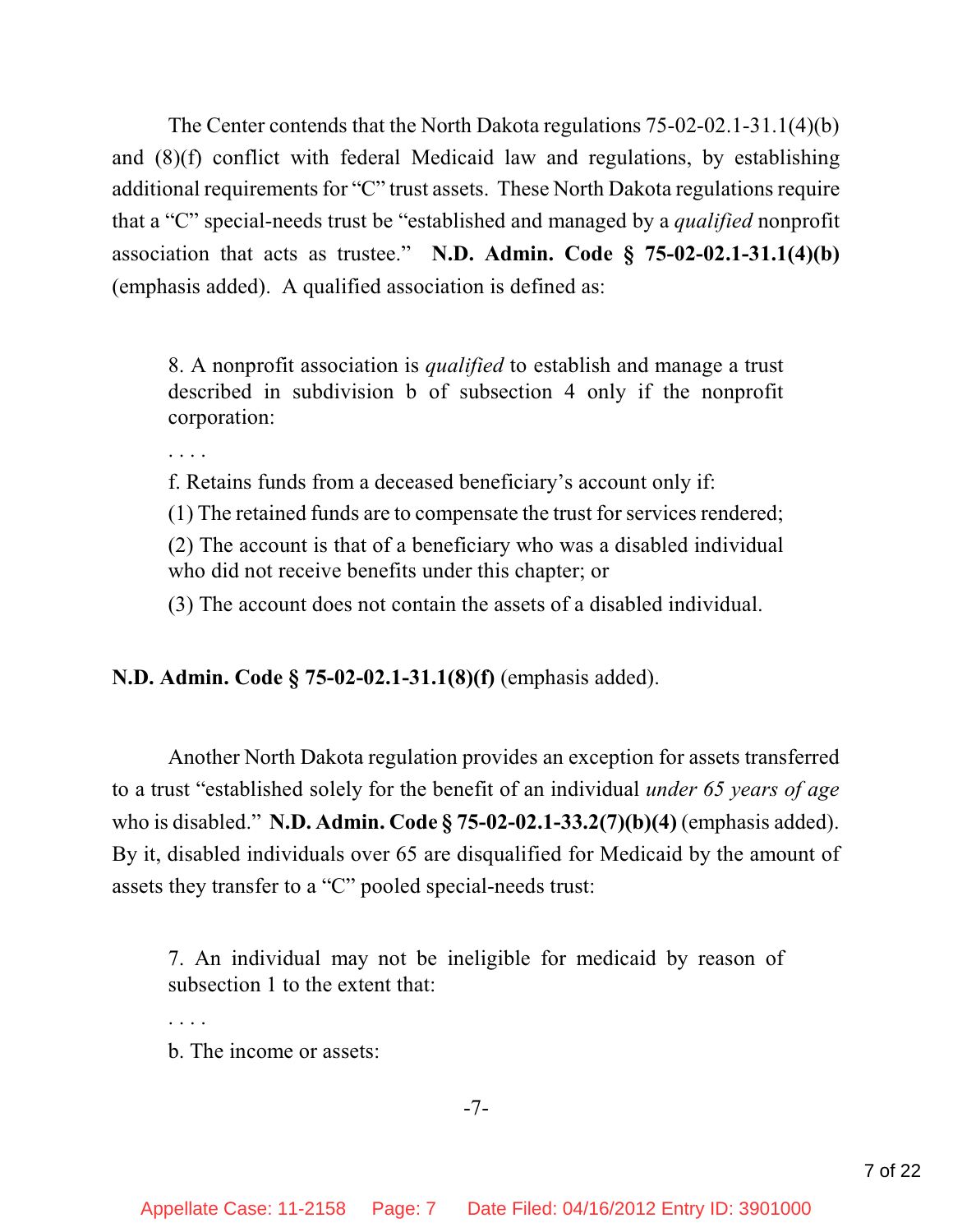. . . .

(4) Were transferred to a trust established solely for the benefit of an individual less than sixty-five years of age who is disabled;

### *Id.*

#### II.

Before addressing the merits, this court must resolve whether the Center has standing to sue – a jurisdictional issue raised in North Dakota's brief and at oral argument. *See South Dakota v. U.S. Dep't of Interior*, 665 F.3d 986, 989 (8th Cir. 2012) (standing is "a threshold inquiry, which must be resolved before reaching the merits of a suit"). The district court ruled that the Center had standing because North Dakota might seek reimbursement from the Center in the future, and because the North Dakota regulations deter individuals fromtransferring their funds to the Center.

North Dakota argues that the Center lacks standing because North Dakota abandoned reliance on its administrative regulations before suit was filed, changing the basis of its request to common law fraud and conversion. The Center responds that it meets the requirements of a pooled trust under paragraph  $1396p(d)(4)(C)$ , and suffers an injury from North Dakota's failure to comply with the Medicaid Act. According to the Center, the case is not moot, because North Dakota reserves the right to apply its regulations to the Center in future cases where North Dakotans over 65 participate in a pooled trust.

"To show Article III standing, a plaintiff has the burden of proving: (1) that he or she suffered an injury-in-fact, (2) a causal relationship between the injury and the challenged conduct, and (3) that the injury likely will be redressed by a favorable decision." *Id.*, *quoting Pucket v. Hot Springs Sch. Dist. No. 23-2*, 526 F.3d 1151, 1157 (8th Cir. 2008); *see also Lujan v. Defenders of Wildlife*, 504 U.S. 555, 560-61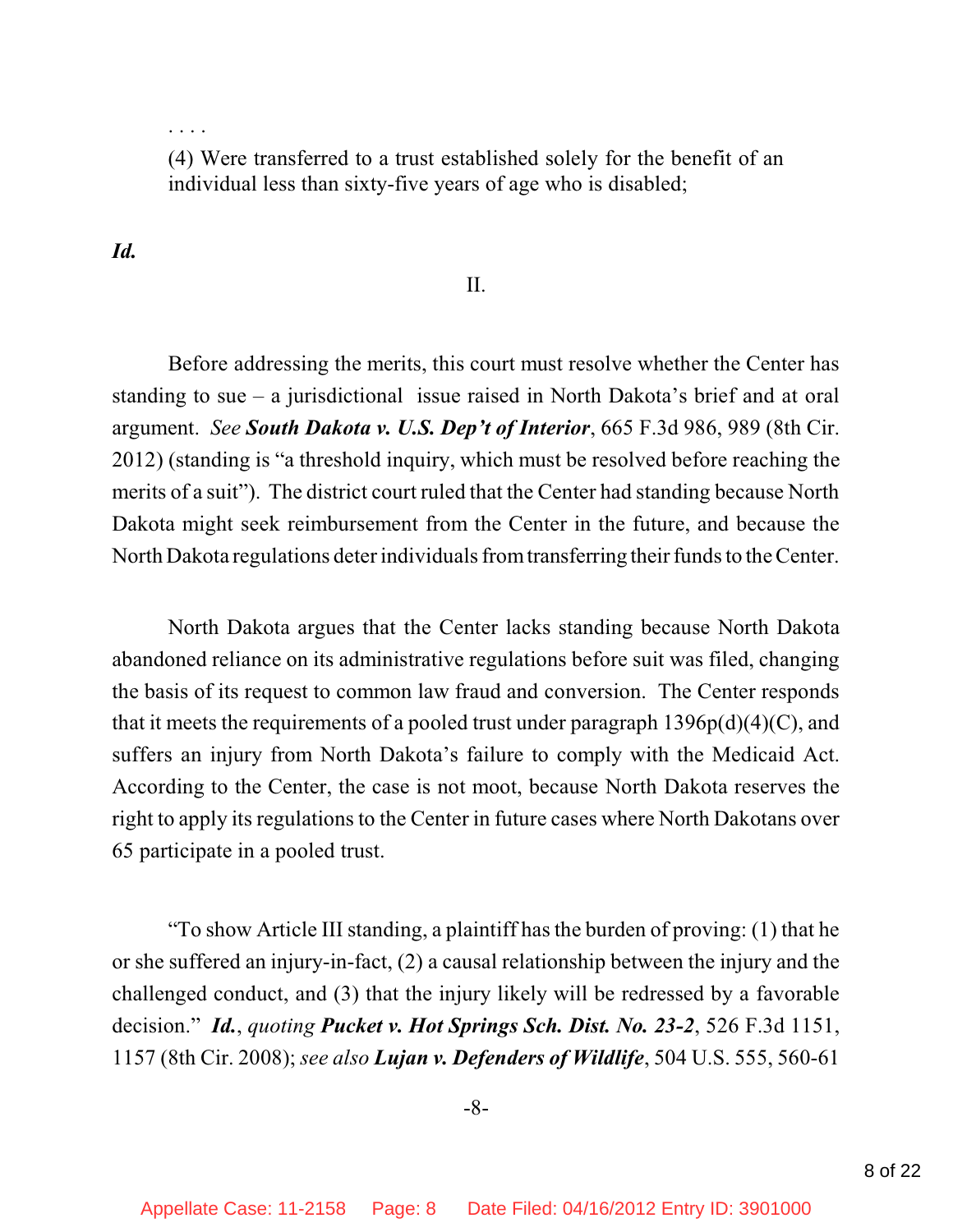(1992). The defendant faces a heavy burden of showing that "the challenged conduct" cannot reasonably be expected to start up again." *Lankford v. Sherman*, 451 F.3d 496, 503 (8thCir. 2006), *quoting Friends of the Earth, Inc. v. Laidlaw Envt'l Servs., Inc.*, 528 U.S. 167, 189 (2000). The test for mootness is stringent. Mere voluntary cessation of allegedly illegal conduct does not moot a case; otherwise, the courts would be compelled to leave '[t]he defendant . . . free to return to his old ways." *City of Mesquite v. Aladdin's Castle, Inc.*, 455 U.S. 283, 289 (1982), *citing United States v. W.T. Grant Co.*, 345 U.S. 629, 632 (1953). Instead, a case becomes moot if it is "absolutely clear that the allegedly wrongful behavior could not reasonably be expected to recur." *Strutton v. Meade*, 668 F.3d 549, 556 (8th Cir. 2012), *quoting Laidlaw*, 528 U.S. at 189.

North Dakota does not meet the heavy burden to show mootness. North Dakota expressly reserved the right to apply its regulations against the Center in the future. North Dakota fails to show that its regulations-based request for reimbursement "could not reasonably be expected to recur." Though North Dakota says there is no live dispute about the regulations, this case would not exist but for the differing interpretations of the pooled-trust exemption. Both parties rely on the age-requirement provision (or lack thereof). Further, the Center alleges an "injury in fact" under the regulations. If not for the "under-65" interpretation in the North Dakota regulations, state officials would not have challenged Kemmet's request for benefits. Once the mistake in age was discovered, North Dakota demanded reimbursement from the Center. The Center has alleged an injury in fact, caused by North Dakota's interpretation of its regulations, which is redressable. As standing is proper, this court turns to the merits.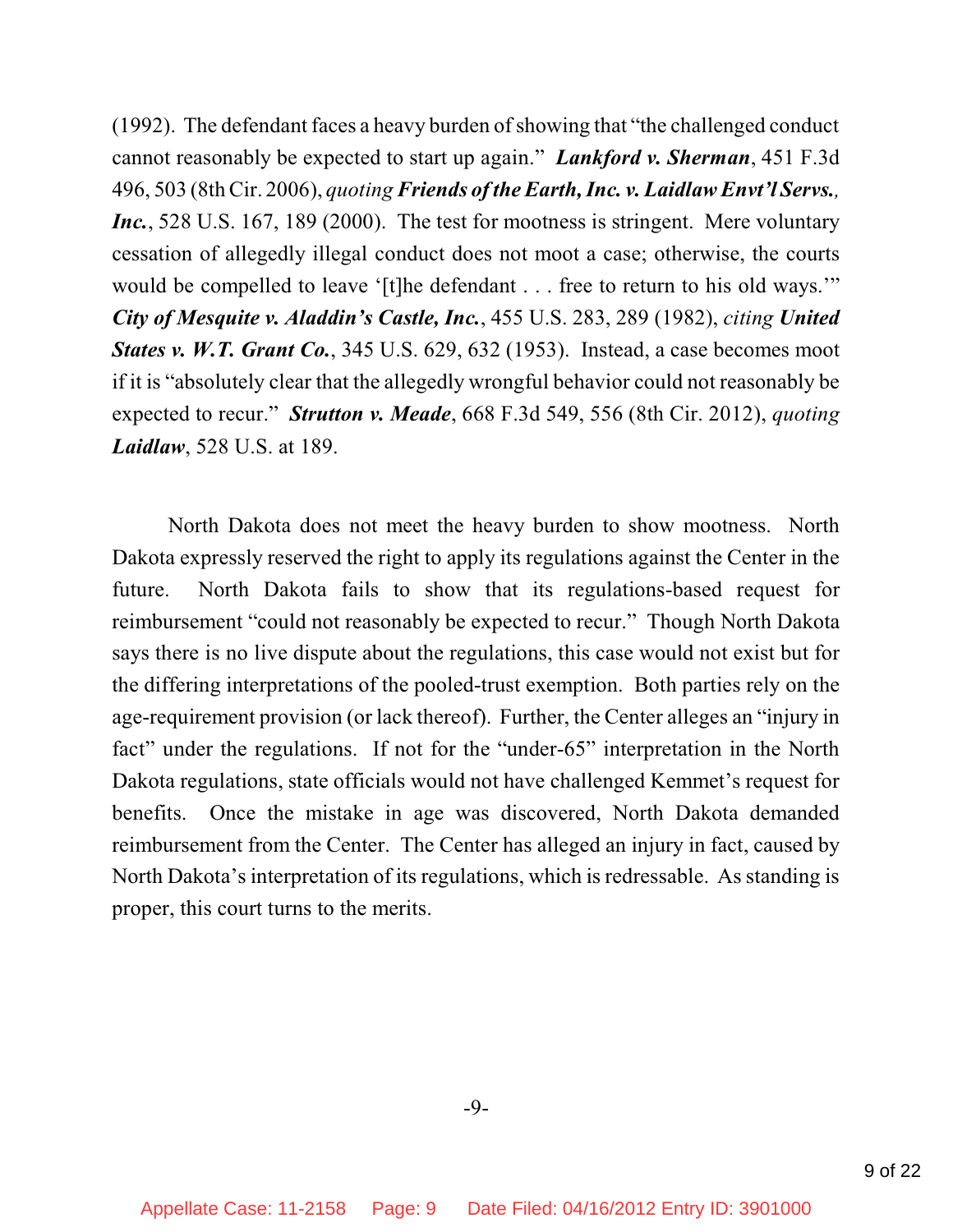The Center contends the district court erred by: finding that North Dakota did not waive its claim and is not estopped from making it; concluding that preemption did not apply; and granting substantial deference to a federal opinion letter, contrary to the plain language of the Medicaid Act.

This court reviews de novo a grant of summary judgment. *Mason v. Correctional Med. Servs., Inc.*, 559 F.3d 880, 884 (8th Cir. 2009). Summary judgment should be granted when – viewing the facts most favorably to the nonmoving party and giving that party the benefit of all reasonable inferences – the record shows that there is no genuine issue of material fact. *Torgerson v. City of Rochester*, 643 F.3d 1031, 1042 (8th Cir.) (en banc), *cert. denied*, 132 S. Ct. 513 (2011).

#### A.

The Center asserts that North Dakota waived its claim and is equitably estopped from demanding reimbursement because it originally approved Kemmet's application and gave him benefits.

Under North Dakota law, waiver is "the voluntary and intentional relinquishment and abandonment of a known existing right, advantage, benefit, claim, or privilege which, except for [the] waiver, the party would have enjoyed." *Runck v. Kutmus*, 997 F.3d 399, 400 (8th Cir. 1993), *quoting Brunsoman v. Scarlett*, 465 N.W.2d 162, 168 (N.D. 1991). Waiver may be shown by conduct revealing an intention to waive. *Id.* The Center argues that North Dakota's approval of Kemmet's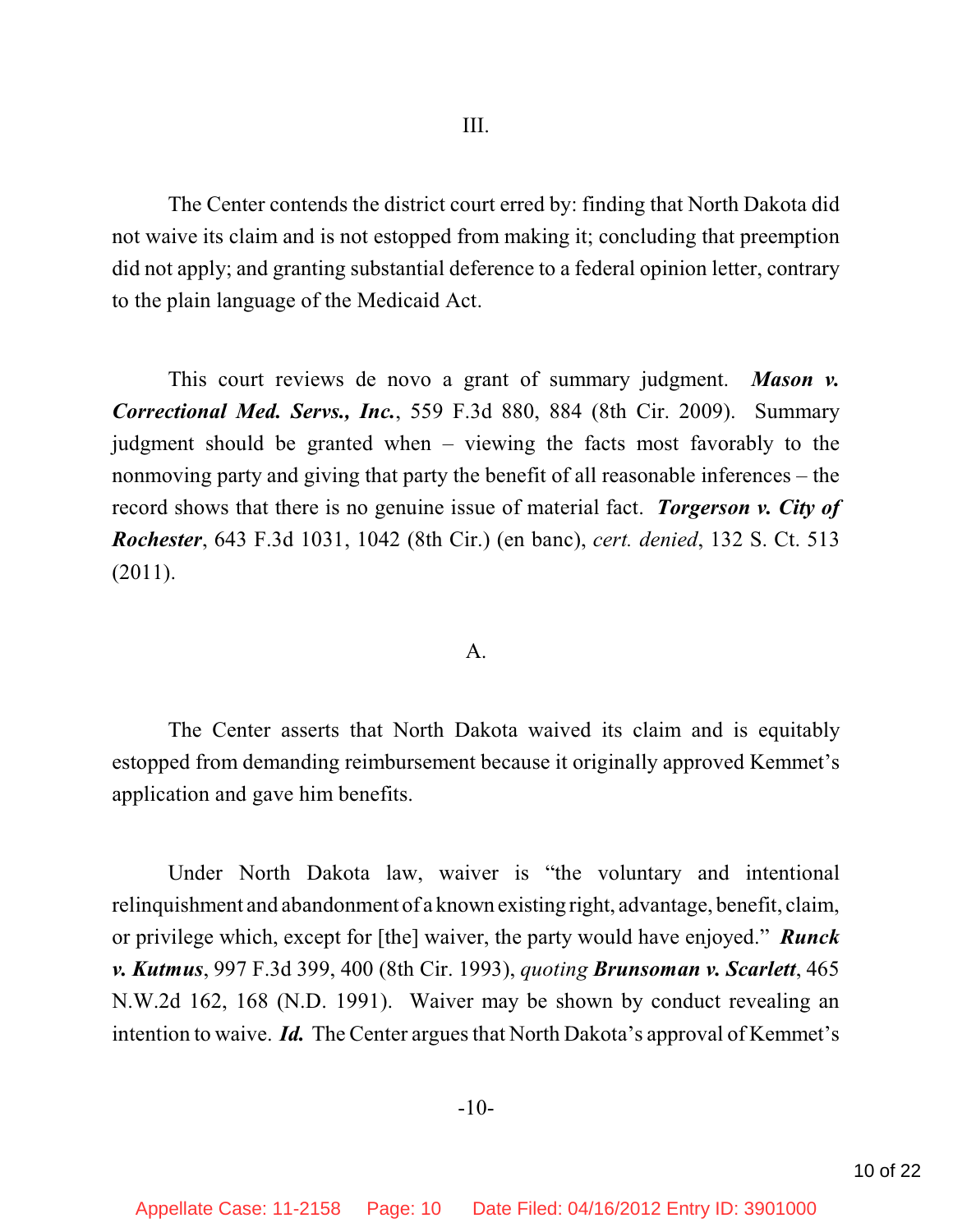application relinquished its known existing claim that the trust conflicted with its state regulations. It is undisputed that North Dakota officials mistakenly calculated Kemmet's age. A state may make ongoing determinations regarding a recipient's eligibility for Medicaid. **42 C.F.R. § 435.916** (requiring periodic redeterminations of Medicaid eligibility); **N.D. Admin. § Code. 75-02-02.1-02** (specifying standards for redetermination). No facts indicate North Dakota officials voluntarily and intentionally relinquished the right to make a potential future claim that the trust did not comply with its regulations. The issue is not waived.

To establish a claimof equitable estoppel against the government, the claimant must prove: 1) a false representation by the government; 2) that the government had the intent to induce the plaintiff to act on the misrepresentation; 3) the plaintiff's lack of knowledge or inability to obtain the true facts; and 4) the plaintiff's reliance on the misrepresentation to his detriment. *Rutten v. United States*, 299 F.3d 993, 995-96 (8th Cir. 2002), *citing Story v. Marsh,* 732 F.2d 1375, 1383 (8th Cir. 1984). In addition, "the plaintiff must first establish that the government committed affirmative misconduct." *Id***.** at 995. Under North Dakota law, estoppel against the government is available in limited circumstances and should be applied "on a case-by-case basis with a careful weighing of the inequities that would result if the doctrine is *not* applied versus the public interest at stake and the resulting harm to that interest if the doctrine *is* applied." *J.P. v. Stark Cnty. Social Servs. Bd.*, 737 N.W.2d 627, 635 (N.D. 2007) (emphasis in original), *quoting Blocker Drilling Canada, Ltd. v. Conrad,* 354 N.W.2d 912, 920 (N.D. 1984). It is undisputed that North Dakota mistakenly identified Kemmet as 54 when he was 78, and as a result did not claim his trust transfer was disqualifying. Themistake here in recording a Medicaid applicant's age is not affirmative misconduct. North Dakota is not estopped from claiming the trust was improper.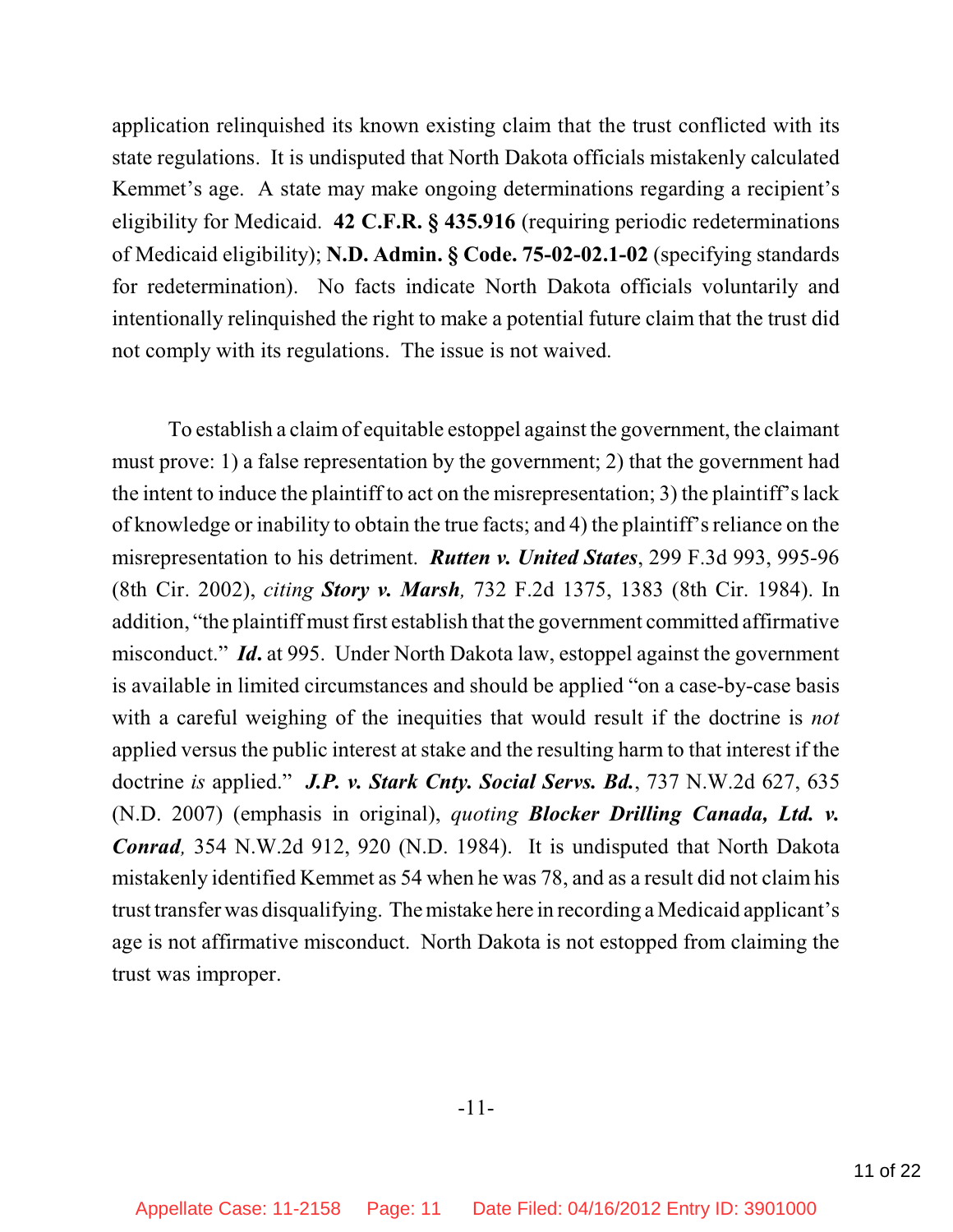The next issue is whether the Medicaid statute gives a cause of action under 42 U.S.C. § 1983. North Dakota asserts that paragraph  $1396p(d)(4)(C)$  does not create a federal right under section 1983, because it applies only to a state in its administration of Medicaid, not to a trust like the Center. *See, e.g.*, *Gonzaga Univ. v. Doe*, 536 U.S. 273, 283-84 (2002). North Dakota believes that the only remedy for a state's noncompliance is the loss of federal funds, foreclosing private enforcement.

This court reviews de novo the district court's decision regarding the existence of a federal right enforceable under section 1983. *United States v. Clark*, 563 F.3d 771, 772 (8th Cir. 2009). A plaintiff invoking section 1983 "must assert the violation of a federal *right*, not merely a violation of federal *law*." *Blessing v. Freestone*, 520 U.S. 329, 340 (1997)(emphasisin original), *citing Golden State TransitCorp. v. City of Los Angeles*, 493 U.S. 103, 106 (1989). A state's non-compliance with legislation enacted under Congress's spending power, such asthe Medicaid Act, "typically does not create a private right of action for individual plaintiffs, but rather an action by the federal government to terminate federal matching funds." *Lankford*, 451 F.3d at 508, *citing Pennhurst State Sch. & Hosp. v. Halderman*, 451 U.S. 1, 28 (1981). Nevertheless, in limited circumstances, spending-power legislation may create a private right of action under section 1983. "A three-part test determines whether Spending Clause legislation creates a private right of action under 42 U.S.C. § 1983: (1) Congress intended the statutory provision to benefit the plaintiff; (2) the asserted right is not so 'vague and amorphous' that its enforcement would strain judicial competence; and (3) the provision clearly imposes a mandatory obligation upon the states." *Lankford*, 451 F.3d at 508, *quoting Blessing*, 520 U.S. at 340-41. If the legislation meets the three *Blessing* prongs, it is presumed enforceable under section 1983. *Id.* "The presumption isrebutted if Congress explicitly orimplicitly forecloses section 1983 enforcement." *Id.*, *citing Blessing*, 520 U.S. at 347 (noting that implied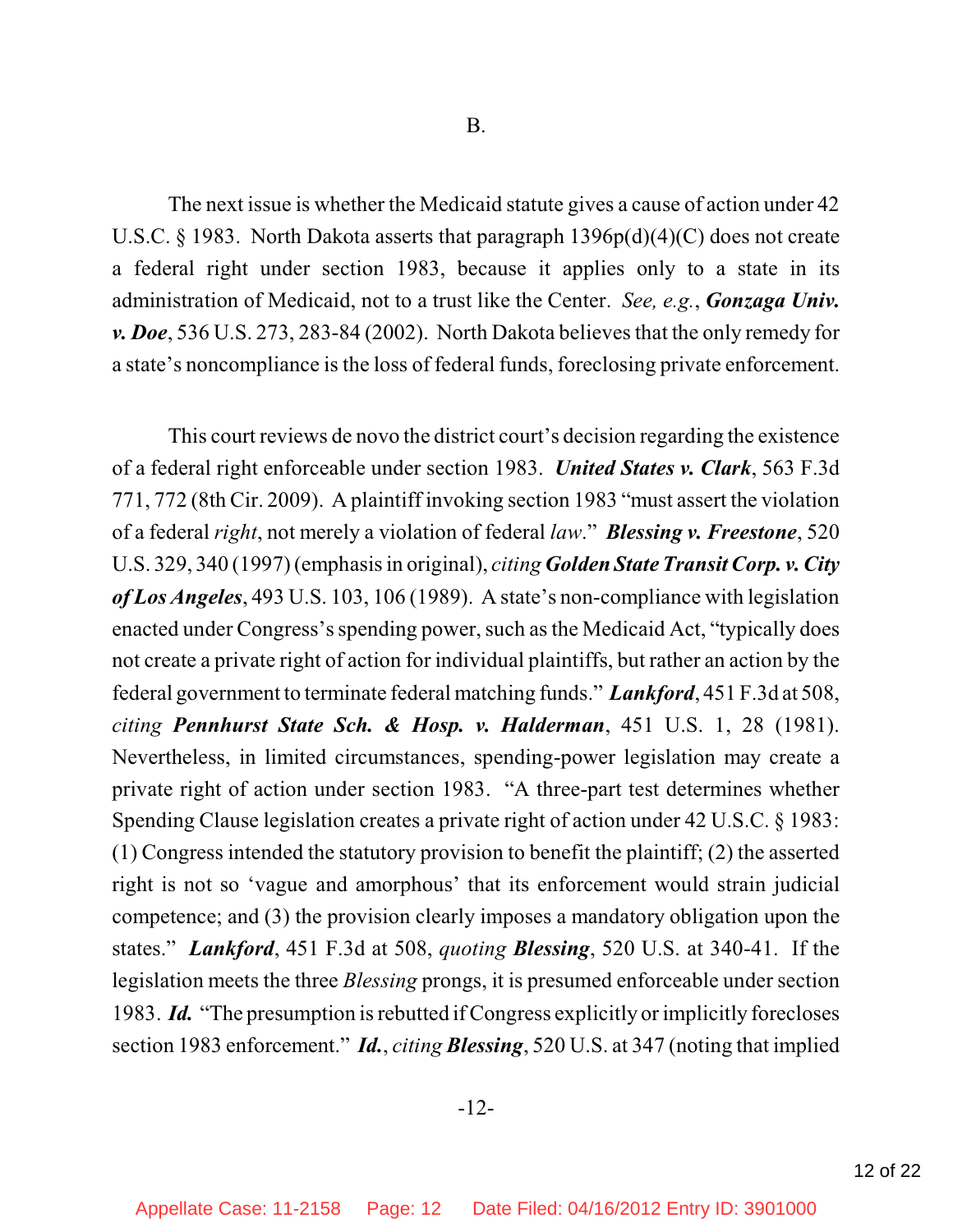foreclosure occurs if Congress creates "a comprehensive enforcement scheme that is incompatible with individual enforcement"). "The availability of administrative mechanisms alone, however, cannot defeat the plaintiff's ability to invoke section 1983, so long as the other requirements of the three-part test are met." *Id.*

The Center meets the three-part *Blessing* test for a private right of action under section 1983 to enforce the Medicaid Act's provision on pooled trusts. The first prong requires that Congress intend the statutory provision to benefit the plaintiff. *Blessing*, 520 U.S. at 340-41. The provision here, paragraph  $1396p(d)(4)(C)$ , specifies how a state treats an individual's trust assets for deciding Medicaid eligibility. The Center, as a non-profit pooled trustee, would benefit from the trusts authorized by paragraph  $1396p(d)(4)(C)$ , and thus is an intended beneficiary of the law. Because paragraph  $1396p(d)(4)(C)$  addresses the Center's business – and does not solely tell the state how to act – it was intended to benefit pooled trusts, as well as individuals.

The second prong requires that the right protected by the statute not be so "vague and amorphous" as beyond the judiciary's competence to enforce. *Lankford*, 451 F.3d at 508. In *Lankford*, this court determined that the reasonable-standards requirement of the Medicaid Act did not meet the second prong of the *Blessing* test. *Id.* at 509. This court emphasized that the provision there "sets forth only broad, general goals, which the states have broad discretion to implement." *Id.* Unlike the provision in *Lankford*, the language of paragraph  $1396p(d)(4)(C)$  describes the trusts that the Center can market. By describing a specific type "C" trust, the statute sets forth more than broad, general goals. **42 U.S.C. § 1396p(d)(4)(C)**. Determining which assets qualify under  $1396p(d)(4)(C)$  is not too vague and amorphous, and does not strain the judicial competence.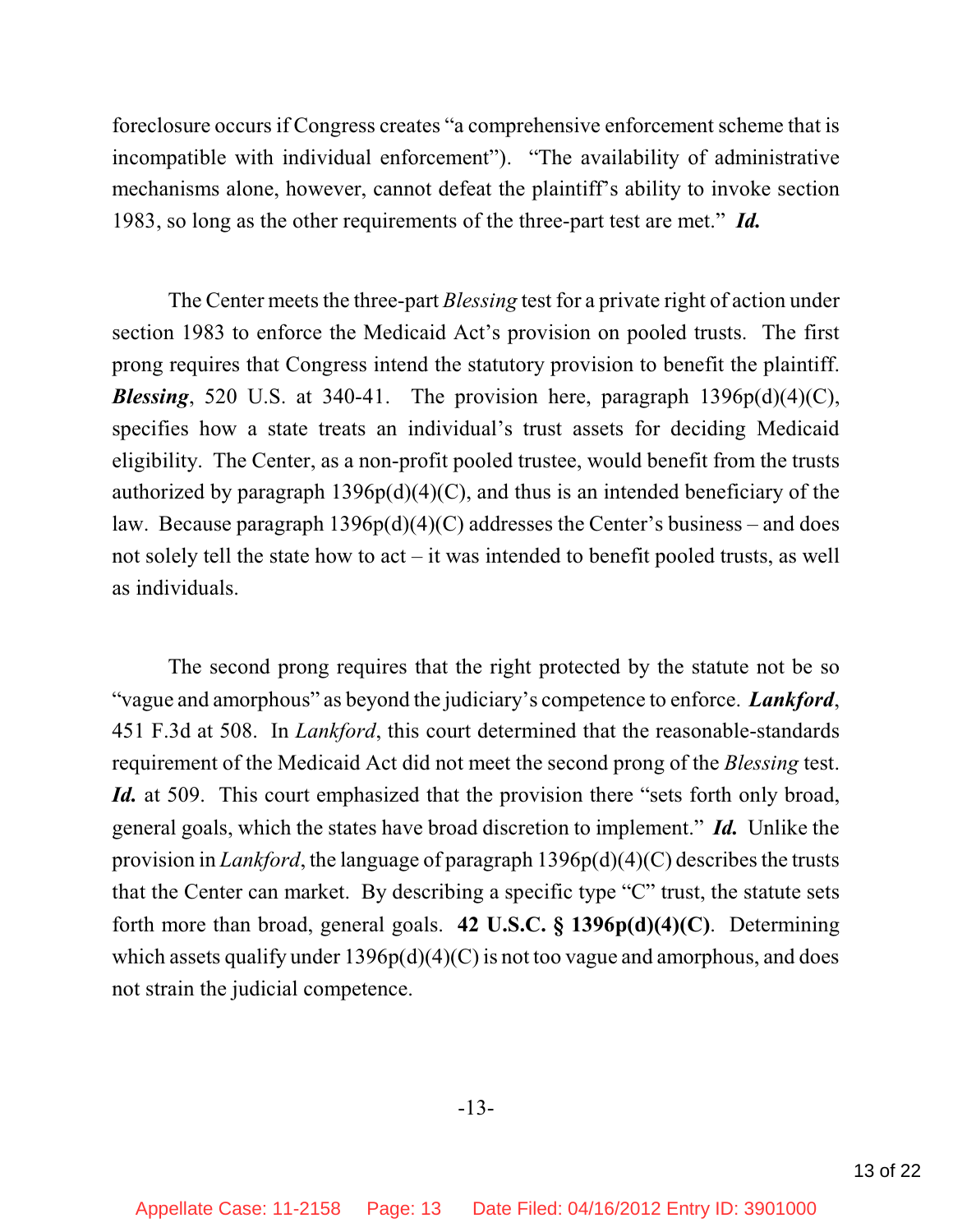The third prong of the *Blessing* test is whether the statute unambiguously imposes a binding obligation on the states. "In other words, the provision giving rise to the asserted right must be couched in mandatory, rather than precatory, terms." *Blessing*, 520 U.S. at 341. The provision here is couched in mandatory terms: "This subsection *shall not* apply to any of the following trusts . . . ." **42 U.S.C. § 1396p(d)(4)** (emphasis added). The use of the word "shall" in section 1396p(d)(4) is mandatory, not precatory. Statutory language such as "must" and "shall" is mandatory under the *Blessing* test. *Pediatric Specialty Care, Inc. v. Arkansas Dep't of Human Servs*, 293 F.3d 472, 478 (8th Cir. 2002) ("must"); *Arkansas Med. Soc'y, Inc. v. Reynolds*, 6 F.3d 519, 526 (8th Cir. 1993) ("shall" and "must,"); *see also Bernard v. Kan. Health Policy Auth.*, No. 09-1247-JTM, 2011 WL 768145, at \*10- 11 (D. Kan. Feb. 28, 2011) (finding the words "shall" and "shall not" in a statute satisfy the mandatory-term requirement of *Blessing*). This court finds the statutory language sufficient "to evince a congressional intent to create individuallyenforceable federal rights." *Lankford*, 451 F.3d at 509. 2

Because paragraph 1396p(d)(4)(C) meets the three prongs of the *Blessing* test, it is presumed enforceable under section 1983. *Lankford*, 451 F.3d at 508, *quoting Blessing*, 520 U.S. at 340-41. This presumption is rebutted if Congress explicitly or implicitly forecloses section 1983 enforcement. *Id., citing Blessing*, 520 U.S. at 347.

<sup>&</sup>lt;sup>2</sup>The only other appeals court to address whether  $1396p(d)(4)$  imposes a binding obligation on the states held that one paragraph, 1396p(d)(4)(A), did *not* unambiguously impose a binding obligation on the state. *Hobbs v. Zenderman*, 579 F.3d 1171, 1179 (10th Cir. 2009). It found that "Congress left the States free to decide whether and under what conditions to recognize such  $\lceil \xi \rceil 396p(d)(4) \rceil$  trusts" and that "States '*need not* count [§ 1396p(d)(4)] trusts for eligibility purposes, but nevertheless *may* . . . opt to do so.'" *Id.* at 1180, *quoting Keith v. Rizzuto*, 212 F.3d 1190, 1193 (10th Cir. 2000) (emphases and alterations in original). This court declines to apply this reasoning to paragraph  $1396p(d)(4)(C)$ , due to mandatory language "shall not" introducing the paragraph.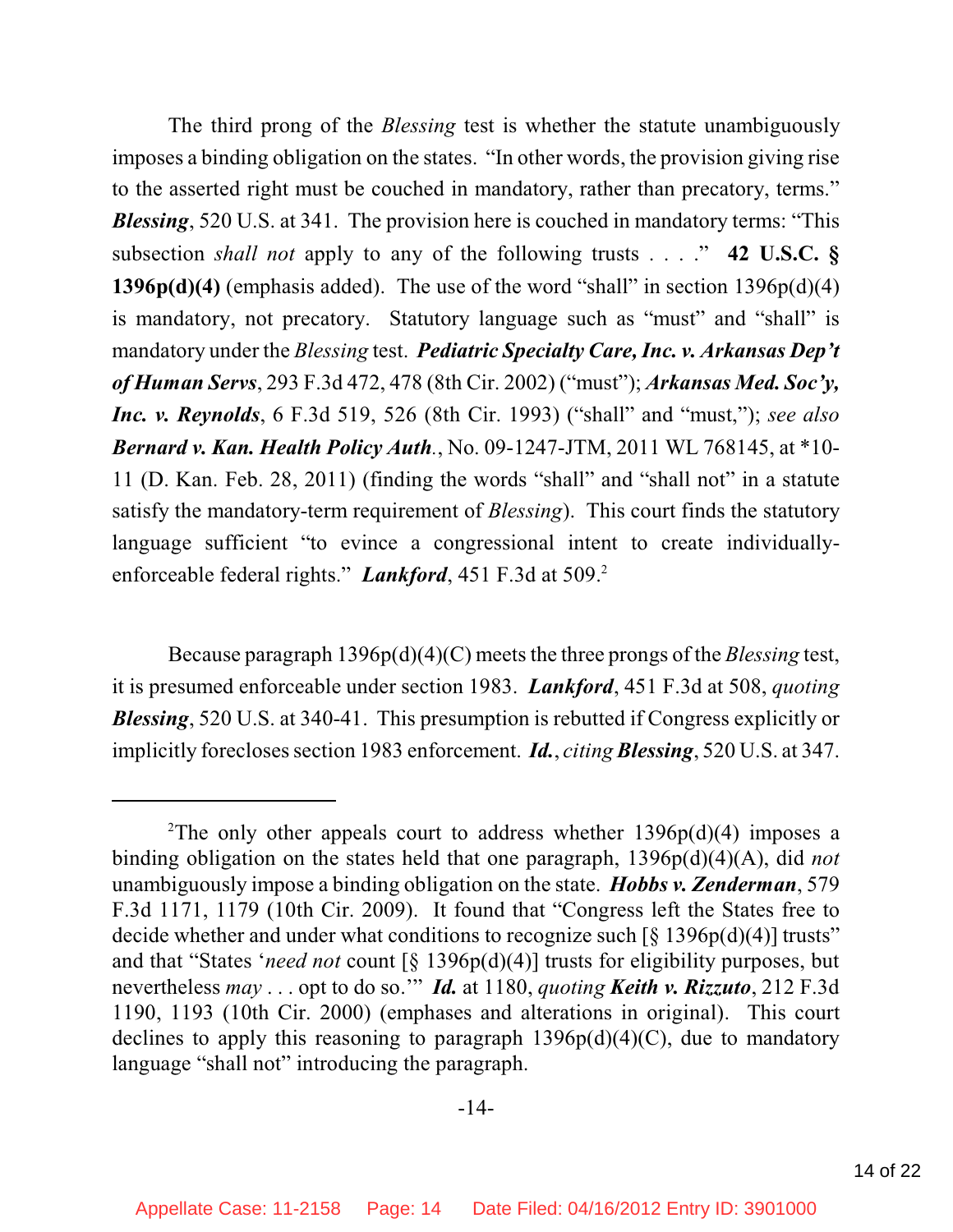Congress has not foreclosed section 1983 enforcement of the Medicaid Act. *Arkansas Med. Soc'y*, 6 F.3d at 528, *citing Wilder*, 496 U.S. at 520-23 ("The *Wilder* Court found that Congress had not foreclosed § 1983 enforcement in the Medicaid statute, *Wilder*, 496 U.S. at 520-23, 110 S.Ct. at 2523-24, and we are bound by that judgment."). Because the *Blessing* test is met and Congress has not foreclosed section 1983 enforcement of the Medicaid Act, the Center has a cause of action under section 1983.

#### C.

The Centers for Medicare  $\&$  Medicaid Services (CMS) – the federal agency that provides guidance on Medicaid – has not issued regulations on section 1396p(d). North Dakota asserts that a 2008 letter from CMS is consistent with its interpretation of paragraph 1396p(d)(4)(C). The 2008 letter says that a "C" trust for people over 65 would contravene the statute.<sup>3</sup> The district court cited the CMS letter at length, and deferred to it. 4

The district court should not have deferred to the CMS letter. *SeeChristensen* <sup>4</sup> *v. Harris Cnty.*, 529 U.S. 576, 587 (2000) (an agency's interpretation of a statute contained in an opinion letter, not promulgated through formal adjudication or rulemaking, does not have the force of law and does not deserve *Chevron* deference),

<sup>&</sup>lt;sup>3"</sup>[O]nly trusts established for disabled individuals age 64 or younger are exempt from application of the transfer of assets penalty provisions (see section  $[1396p](c)(2)(B)(iv)$  of the Act). If States are allowing individuals age 65 or older to establish pooled trusts without applying the transfer of assets provisions, they are not in compliance with the statute." Letter from Verlon Johnson, CMS Associate Regional Administrator, U.S. Dep't of Health & Human Servs. Letter 08-03 (July 2008), *available at* http://lawyersusaonline.com/wp-files/pdfs /08-03-cms-pool-trusts.pdf*.* Seven years earlier, another official of CMS's predecessor wrote an opinion letter flatly stating that "the statute does not impose an age limit on the trust cited at 42 U.S.C. 1396p(d)(4)(C)." *See* Letter from Thomas E. Hamilton, Director of the Disabled and Elderly Health Programs Group, CMS (Aug. 9, 2001), *in* Clifton B. Kruse, Jr., *Third-Party and Self-Created Trusts – Planning for the Elderly and Disabled Client* 328 (ABA 3d ed. 2002).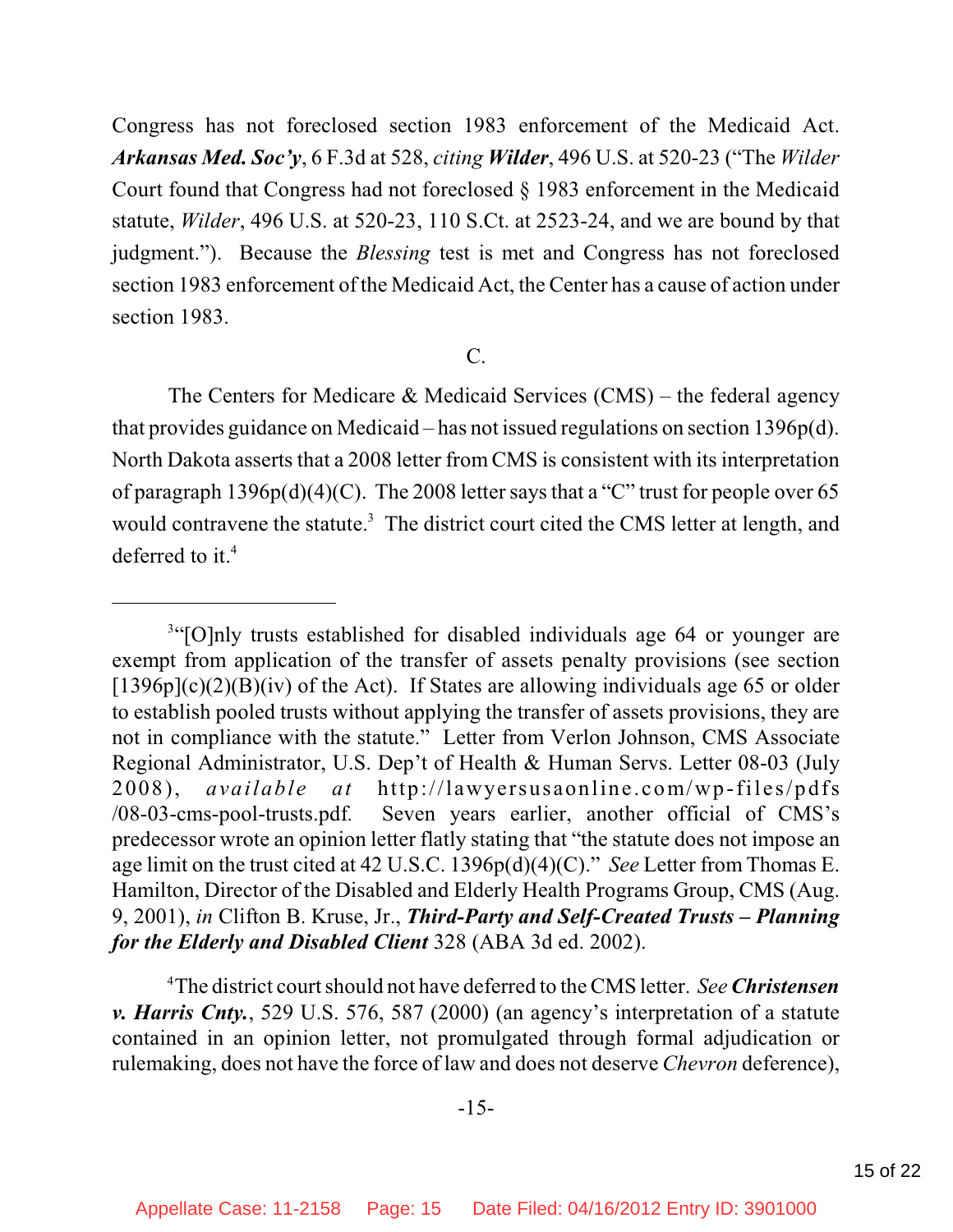A district court's interpretation of a federal statute is reviewed de novo. *Norwest Bank of N.D. v. Doth*, 159 F.3d 328, 332 (8th Cir. 1998). "The starting point in interpreting a statute is always the language of the statute itself." *United States v. Talley,* 16 F.3d 972, 975 (8th Cir. 1994). The ordinary meaning of the statutory language accurately expresses the legislative purpose. *United States v. I.L.*, 614 F.3d 817, 820 (8th Cir. 2010), *citing Hardt v. Reliance Standard Life Ins. Co.*, 130 S. Ct. 2149, 2156 (2010).

This court turns first to the plain language of subsection (d), by itself. In one paragraph of subsection (d), Congress omitted any age requirement for pooled special-needs "C" trusts. **42 U.S.C. § 1396p(d)(4)(C)**. At first blush, by the language of paragraph  $1396p(d)(4)(C)$ , there is no age limit for disabled beneficiaries of type "C" pooled special-needs trusts. *See Lewis v. Alexander*, 276 F.R.D. 421, 442-44 (E.D. Pa. 2011) (ruling that Pennsylvania's Medicaid statute was preempted because it disqualified over-65 recipients of pooled special needs trust accounts; emphasizing the lack of an age restriction in paragraph  $1396p(d)(4)(C)$ ; and noting that "Congress" has amended Section 1396p four times since its passage in 1993").

*citing Chevron USA, Inc. v. Natural Resources Def. Council, Inc.*, 467 U.S. 837, 842-44 (1984) (holding that a court must give effect to an agency's regulation containing a reasonable interpretation of an ambiguous statute). "[I]nterpretations contained in formats such as opinion letters are 'entitled to respect' under our decision in *Skidmore v. Swift & Co.*, 323 U.S. 134, 140, 65 S.Ct. 161, 89 L.Ed. 124 (1944), but only to the extent that those interpretations have the 'power to persuade.'" *Christensen*, 529 U.S. at 587, *citing EEOC v. Arabian American Oil Co.*, 499 U.S. 244, 256-58 (1991); *see also Kai v. Ross*, 336 F.3d 650, 655 (8th Cir. 2003) (holding that a CMS opinion letter stating eligibility requirements not contained in the Medicaid Act was not entitled to *Chevron* deference); *St. Mary's Hosp. v. Leavitt*, 416 F.3d 906, 914 (8th Cir. 2005) (finding a letter from a Medicare official interpreting the Medicare statute "entitled to respect," but "not entitled to *Chevrontype* deference because it does not appear to have "the force of law."). The issue is whether the CMS letter has persuasive power.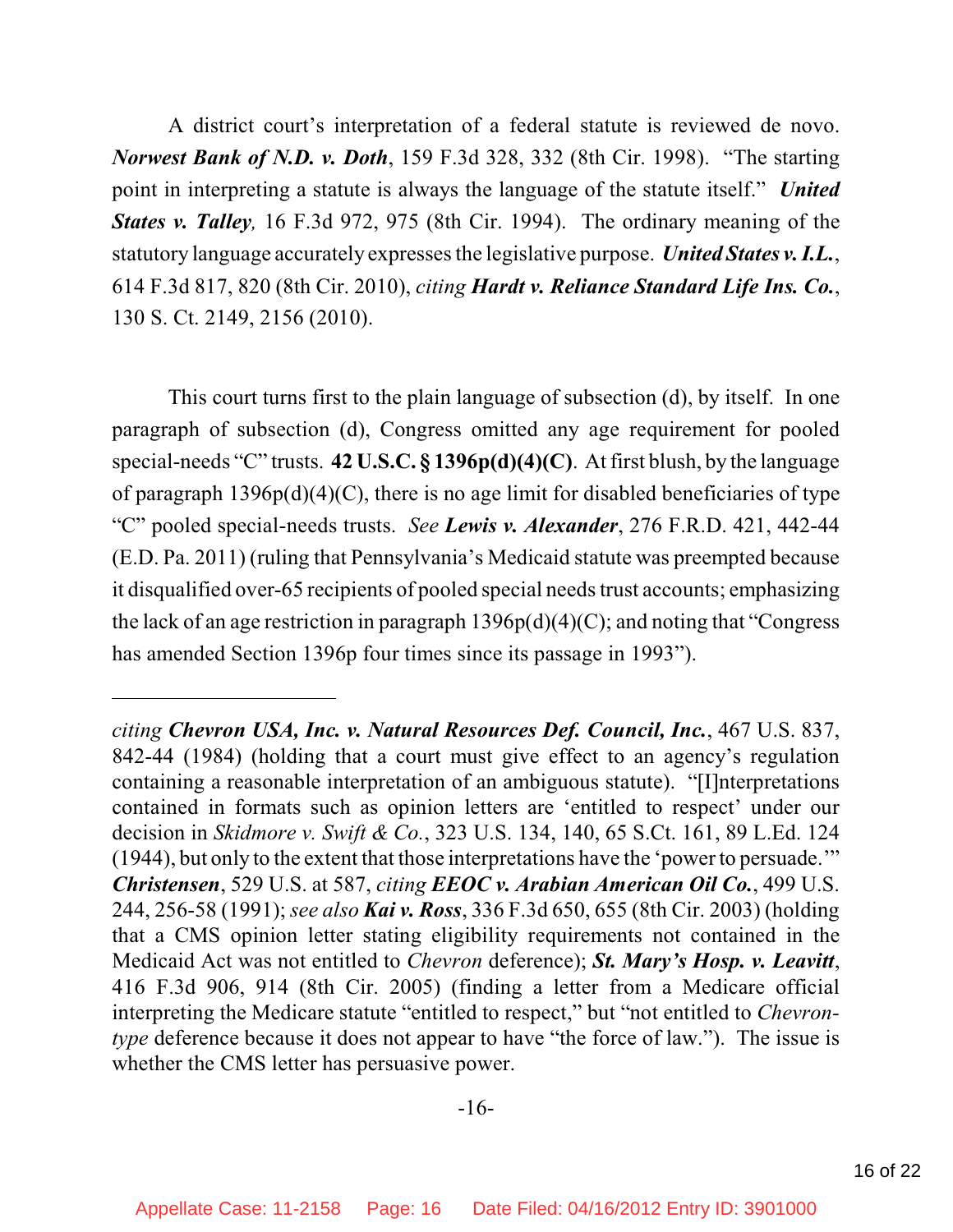In a second paragraph of subsection  $(d)$ , however, Congress specifically limited "A" trusts to individuals "under age 65." *See* **42 U.S.C. § 1396p(d)(4)(A)**. "Where Congress includes particular language in one section of a statute but omits it in another section of the same Act, it is generally presumed that Congress acts intentionally and purposely in the disparate inclusion or exclusion." *Russello v. United States*, 464 U.S. 16, 23 (1983). *See Lutheran Social Serv. of Minn. v. United States*, 758 F.2d 1283, 1289 (8th Cir. 1985). This presumption is much stronger when, as here, the comparison is between two paragraphs of the same subsection of a statute. *See Chesnut v. Montgomery*, 307 F.3d 698, 702 (8th Cir. 2002). By the omission of an age limit in the "C" paragraph of subsection  $(d)$ , Congress's intent was to permit disabled persons over age 65 to *participate* in "C" pooled trusts. In fact, the parties agree that disabled individuals over age 65, like Kemmet, can participate in a type "C" pooled trust. North Dakota, however, insists on a penalty period when an over-65 beneficiary transfers assets into a "C" pooled trust, distinguishing a temporary disqualification from *participation* in a pooled trust.

Decisive is a third paragraph,  $1396p(c)(2)(B)(iv)$ . "In determining whether statutory language is plain and unambiguous, the court must read all parts of the statute together and give full effect to each part." *Estate of Farnam v. C.I.R.*, 583 F.3d 581, 584 (8th Cir. 2009). Applying "the admonition that all parts of a statute are to be read together, the plain meaning becomes clear." *Id.* This third paragraph,  $1396p(c)(2)(B)(iv)$ , provides:

### (c) **Taking into account certain transfers of assets**

. . . .

. . . .

 $(2)$  An individual shall not be ineligible for medical assistance by reason of paragraph  $(1)$  to the extent that  $-$ 

 $(B)$  the assets –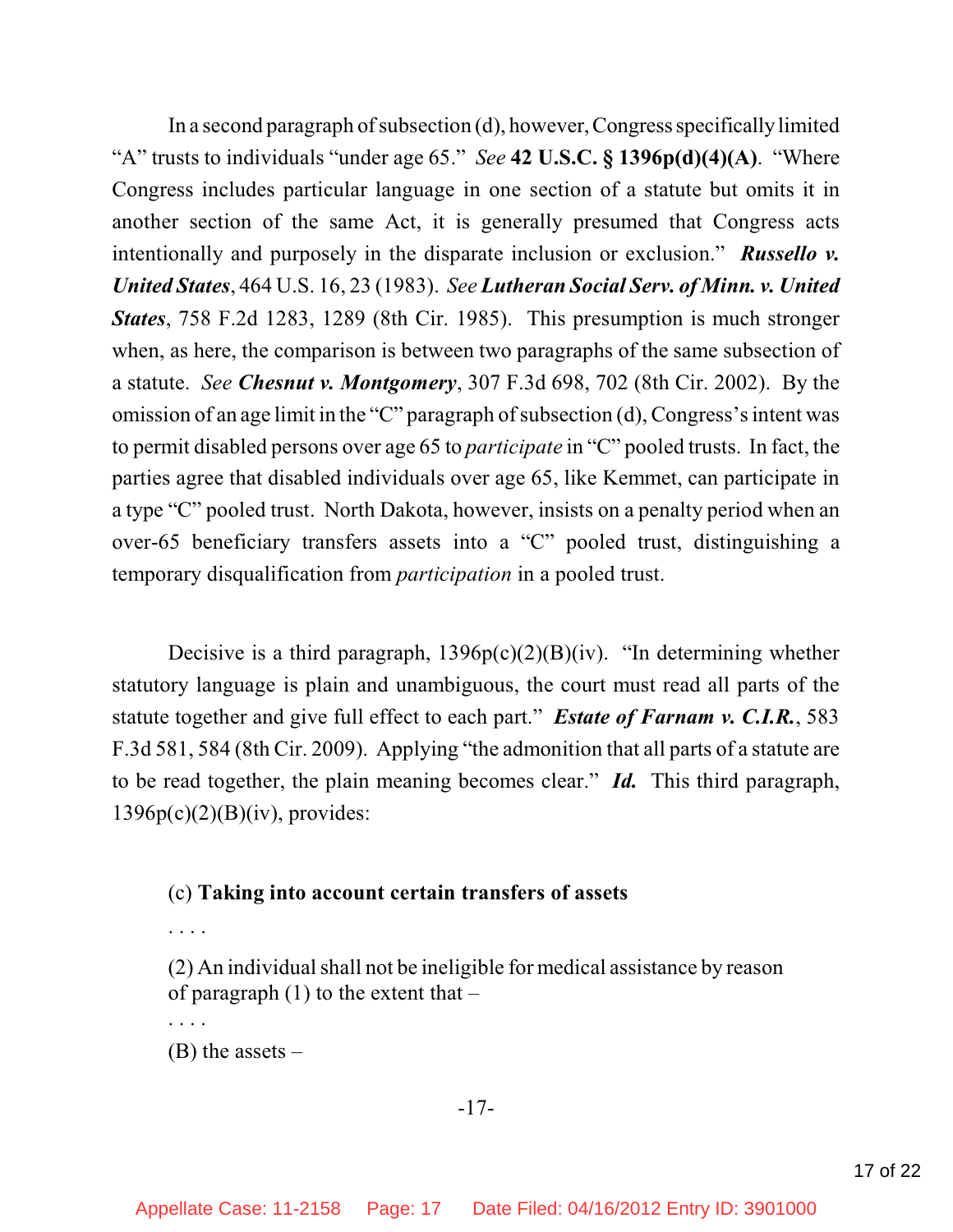. . . .

(iv) were transferred to a trust (including a trust described in subsection  $(d)(4)$  of this section) established solely for the benefit of an individual *under 65 years of age* who is disabled (as defined in section 1382c(a)(3) of this title);

**42 U.S.C. § 1396p(c)(2)(B)(iv)** (emphasis added). The Center claims that this paragraph does not apply to a trust like Kemmet's, established by the beneficiary. The Center relies on a Tennessee state-court case that found this third paragraph,  $(c)(2)(B)(iv)$ , to apply only to trusts "created for the benefit of another person," which would make its age limit inapplicable to "C" trusts created by the beneficiary. *Ruby Beach v. State of Tenn. Dep't of Human Servs.*, No. 09-2120-III, at 28 (Tenn. Ch. Ct. 20th Jud. Dist. of Davidson County Sept. 8, 2010) (unpublished) (ruling that imposing a transfer penalty on pooled trusts for those over 65 violates paragraph  $1396p(d)(4)(C)$ . To the contrary, the plain language of this paragraph does not address, let alone restrict, the creator of the trust. By referencing "subsection (d)(4)," paragraph  $1396p(c)(2)(B)(iv)$  necessarily includes trusts created by the beneficiary, because subsection (d)(4)(C) includes trusts created by the beneficiary. This third paragraph's age limit controls.

When all paragraphs of the statute are read together, a disabled individual over 65 may establish a type "C" pooled trust, but may be subject to a delay in Medicaid benefits. Despite the lack of an age limit within paragraph  $1396p(d)(4)(C)$  for purposes of counting resources, Congress intended to exempt transfers of assets into pooled trusts from the transfer penalty rules of subsection  $1396p(c)(1)$  only if the transfers were by those under age 65. **42 U.S.C. § 1396p(c)(2)(B)(iv)**.

The South Dakota Supreme Court has also held that transfers by beneficiaries over age 65 to "C" pooled trusts *are* subject to the Medicaid Act's disqualifying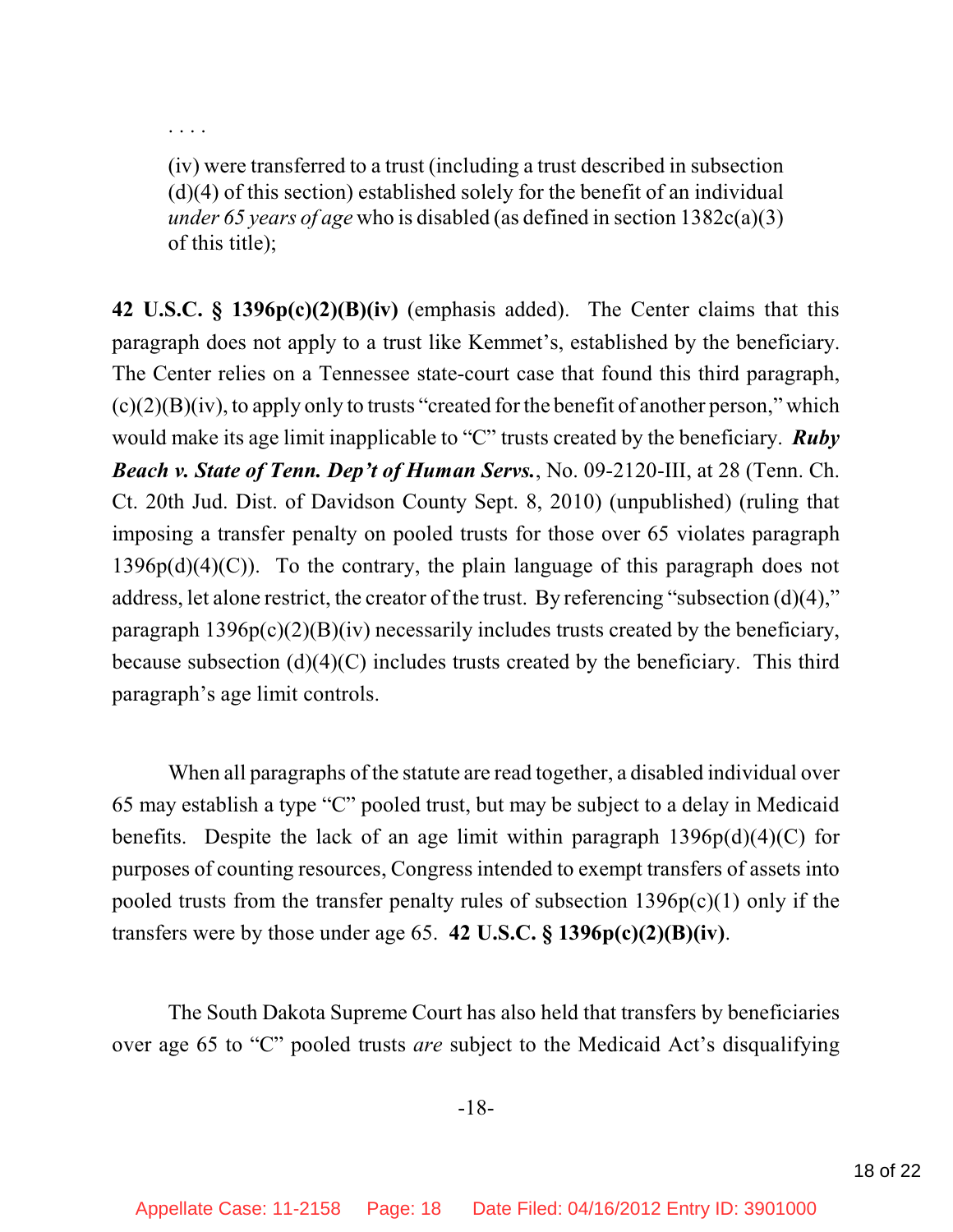penalties. *In re Pooled Advocate Trust*, \_\_\_ N.W.2d \_\_\_, 2012 WL 1038644, at \*9 (S.D. Mar. 28, 2012). "[U]nder the unambiguous statutory language, transfers of assets for less than fair market value into ["C"] pooled trusts by beneficiaries age 65 or older will be subject to a transfer penalty period for Medicaid eligibility purposes." *Id.* at \*10. The court rejected the trust's argument that penalizing beneficiaries age 65 or older who transfer assets to a "C" pooled trust makes their participation a nullity, rendering the paragraph  $1396p(d)(4)(C)$  exception meaningless. "For whatever reason, the penalty period exception for trust transfers is limited to transfers made to trusts established for individuals under age 65. . ." *Id.* The court went on to "acknowledge the impact of a five-year delay in long-term care assistance," but concluded that subsection 1396p "was designed to preserve Medicaid benefits for those who truly lack the assets or resources to financially secure long-term care." *Id.* at \*11.

#### IV.

The Center contends that North Dakota's regulations conflict with the federal Medicaid Act and are preempted. *See* **U.S. Const. Art. VI, cl. 2**. Where Congress has not expressly preempted or entirely displaced state regulation in a specific field, as with the Medicaid Act, "state law is preempted to the extent that it actually conflicts with federal law." *Pac. Gas & Elec. Co. v. State Energy Res. Conservation & Dev. Comm'n*, 461 U.S. 190, 203-04 (1983). An actual conflict arises where compliance with both state and federal law is a "physical impossibility," or where the state law "'stands as an obstacle to the accomplishment and execution of the full purposes and objectives of Congress.'" *Id.*, *quoting Fla. Lime & Avocado Growers, Inc. v. Paul*, 373 U.S. 132, 142-43 (1963) *and Hines v. Davidowitz*, 312 U.S. 52, 67 (1941). Because Congress intended for transfers of assets into "C" pooled trusts by beneficiaries age 65 or older to be subject to a transfer penalty period, this case does not present a conflict between the North Dakota regulations and paragraphs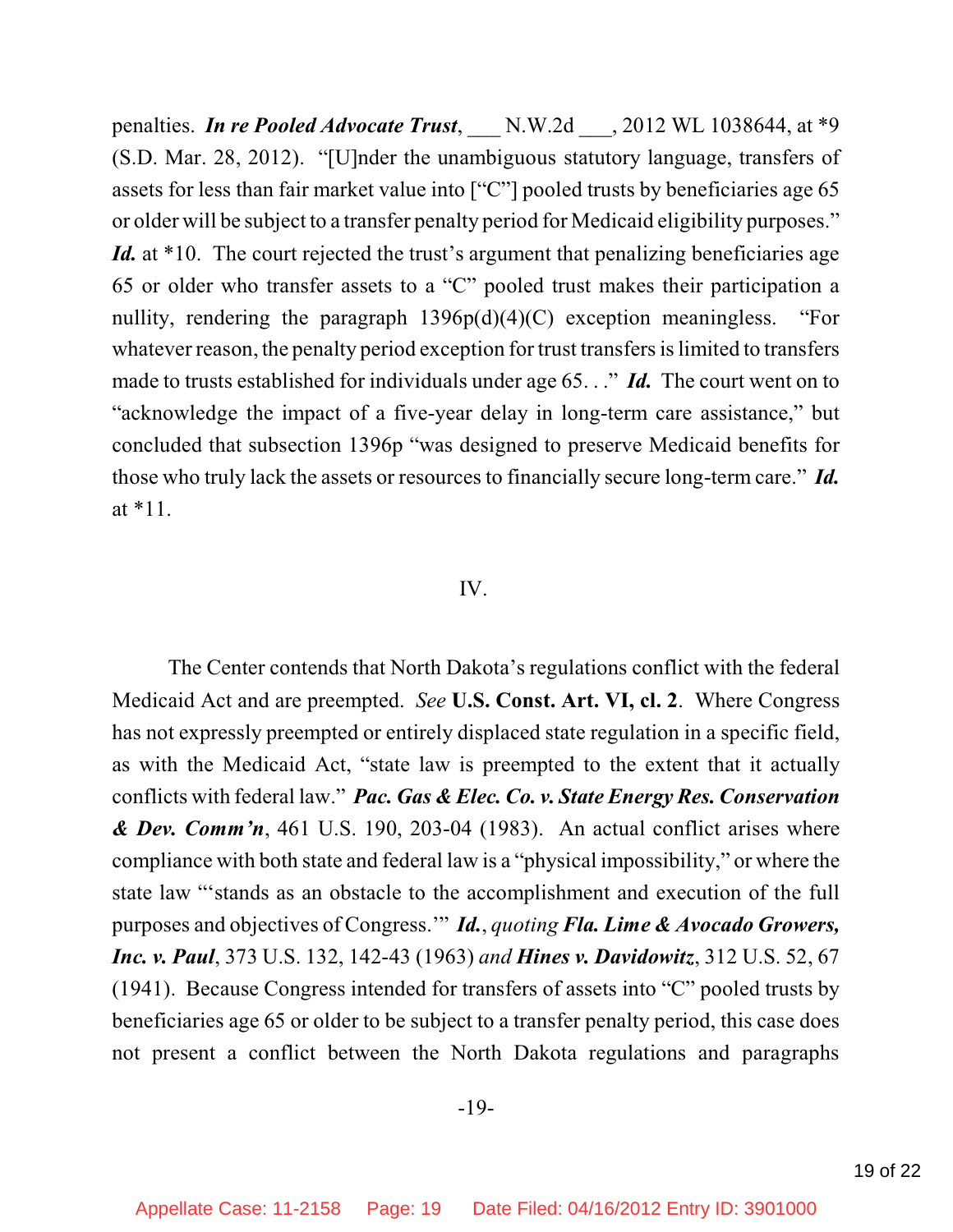$1396p(c)(2)(B)(iv)$  and  $(d)(4)(C)$  of the Medicaid Act, and thus there is no preemption here.

#### V.

The district court properly determined that section 1396p(d)(4)(C) affords the Center a right of action under section 1983; that North Dakota did not waive its claim for reimbursement and should not be estopped from making that claim; that the Center's claim was without merit; and that preemption does not apply.

\* \* \* \* \* \* \*

\_\_\_\_\_\_\_\_\_\_\_\_\_\_\_\_\_\_\_\_\_\_\_\_\_\_\_\_\_\_

The judgment of the district court is affirmed.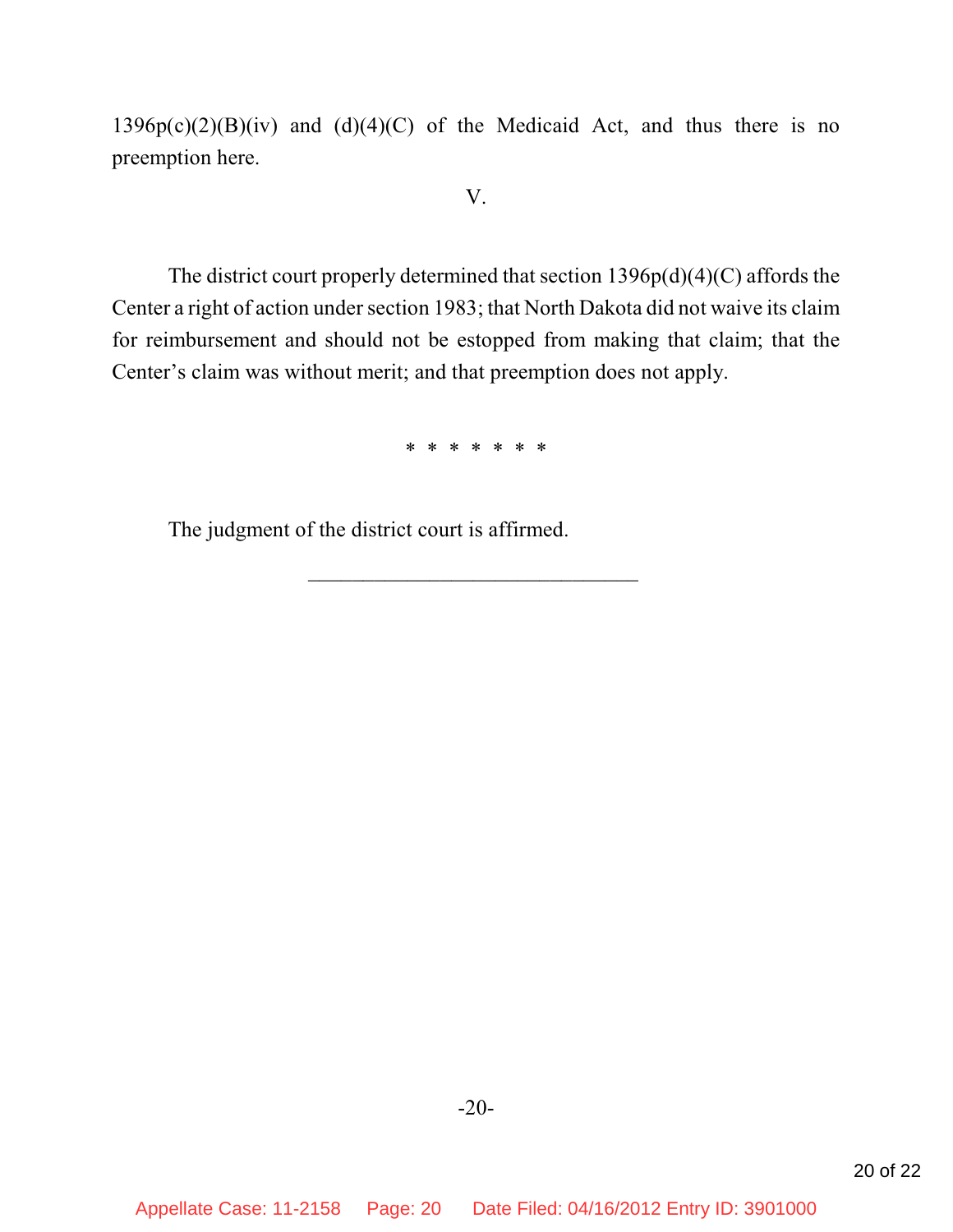**Michael E. Gans**  *Clerk of Court*

**VOICE (314) 244-2400 FAX (314) 244-2780 [www.ca8.uscourts.gov](http://www.ca8.uscourts.gov/)**

April 16, 2012

West Publishing Opinions Clerk 610 Opperman Drive Building D D4-40 Eagan, MN 55123-0000

RE: 11-2158 Center for Special Needs, etc. v. Carol Olson, etc.

Dear Sirs:

A published opinion was filed today in the above case.

Counsel who presented argument on behalf of the appellant was Rene H. Reixach, of Rochester, NY. The following attorney appeared on the appellant reply brief; Richard Meyer, of Worthington, OH.

Counsel who presented argument on behalf of the appellee was Jeanne M. Steiner, AG, of Bismarck, ND

The following attorney appeared on the amicus brief of the National Senior Citizens Law Center, AARP, and National Health Law Program; Rochelle Bobroff, of Washington, DC.

The following attorney appeared on the amicus brief of the National Academy of Elder Law Attorneys; Craig C. Reaves of Kansas City, MO.

The judge who heard the case in the district court was Honorable Daniel L. Hovland. The judgment of the district court was entered on April 25, 2011.

If you have any questions concerning this case, please call this office.

Michael E. Gans Clerk of Court

MDS

Enclosure(s)

cc: Lois Law MO Lawyers Weekly

District Court/Agency Case Number(s): 1:09-cv-00072-DLH